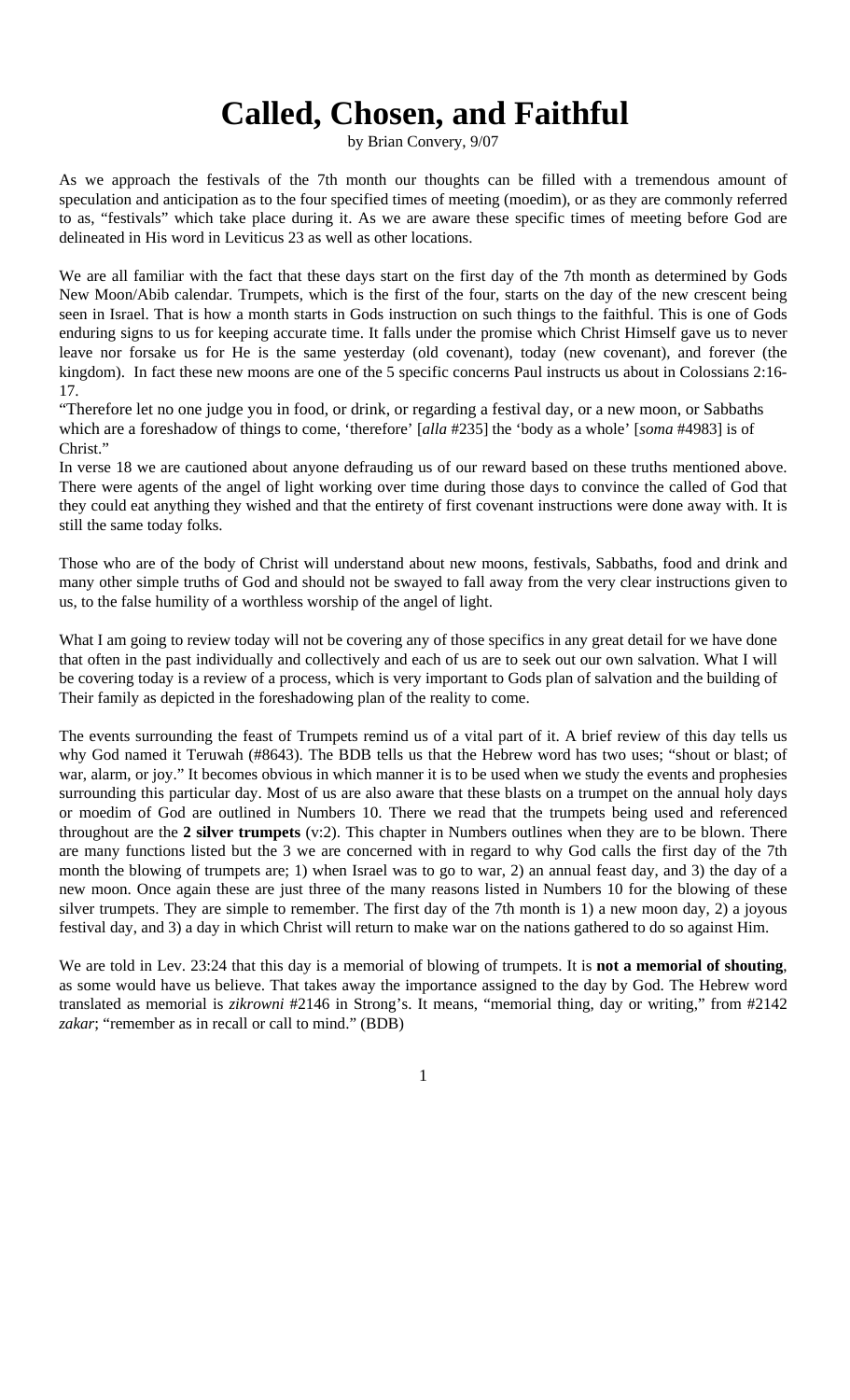One of the events of this day, which we are to call to mind, to remember, is found in Rev. 19:11-21. In these scriptures we see Christ, the Word of God, appearing in the heavens to wage war with the nations of the earth, which oppose Him. Matthew 24:27 tells us, His coming will be seen by all for it will be as lightning comes flashing from the east to the west, of the expanse of the heavens. The trumpet of war will be blown long and loud on that day. Rev 19:14 tells us,

"and the armies in heaven clothed in fine linen, white and clean, followed Him on white horses".

Verses 7 and 8 identify who these folks are. They are those who comprise Christ's wife, His body as a whole. They are those who have qualified to occupy that very important function in the family of God. She has made herself ready and thus she was granted to be arrayed in fine linen, clean, and bright, for the fine linen is her righteous acts. She is of His flesh and of His bone and they have become one. She is the second Eve just as much as He is the second Adam.

There are some who claim this can't be the case for she would not be married until after the feast of Trumpets. Of course this is based on their traditions and not the word of God. They say those returning with Christ on Trumpets are angels and not the saints who have qualified to be the bride.

Without getting into a long discourse on that point all we have to do is turn over a few pages in the scriptures to get the biblical answer as to who these folks are who are with Christ. This is simply recalling the word of God. The chronology of the events in Rev 19 is simple and clear to me as long as I don't cloud it with the traditions of men and organizations of men. If we turn to Rev. 17 we find another chapter explaining to us a chronology of events. In verse 14 we read the following,

"These will make war with the Lamb, [the ten kings mentioned in the preceding verses] and the Lamb will overcome them, for He is Lord of lords, and King of kings, and those with Him are called, chosen, and faithful."

Have we ever read of the process of being called, chosen, and faithful being applied to angels anywhere in the scriptures of God? The answer is clear and so is the identity of whom it is who returns with Christ on the feast of Trumpets. For on this first day of the seventh month the scriptures clearly and repeatedly tell us that the bride of Christ will return with Him to make war on the nations. It is her first official function at her husband's side. Those who follow the tradition that she will not even be resurrected until after this day need to get back to the bible on their own and read all the simple patterns as to this reality. We have done so often and they are outlined in great detail in many of the studies we have on line with "Pentecost and all its Fullness" being of primary importance.

One of the signs of spiritual Israel is that she will be clothed with the sun (or brightness thereof) and has the new moon under her feet. Just think what an incredible sight that will be. The wife of Christ at her husband's side returning to make war with Him on those who have persecuted her and her seed. The scriptures of God refer to her as being "called, chosen, and faithful." Have we given that a lot of thought? I think many of us have for that is the reward we are striving for. Do not confuse that with the gift of salvation. We do not earn salvation. We receive it as a gift from God. Yes, we do have to be obedient to the Father and to the Son to receive it, but all the same, it is a gift bestowed by God. God will not give this gift of salvation to those who are rebellious. We however do not earn it for we are all supposed to be obedient to God period. God does not have to bestow this gift on anyone They do not wish to. Obedience is expected of us. This is all part of the plan of salvation. The household of God contains many functions and responsibilities. The function of father or patriarch is already filled, as is the function of the son and all its related responsibilities. What is being filled at this time is the function of the wife of Christ. Our purpose in the plan at this time is to be qualifying to occupy that function with all its related responsibilities. To do exactly that is a reward, which goes far beyond the gift of salvation, beyond eternal life. It is a very vital function in the family plan itself. It is very difficult to attain but that is the very reason we have been called at this time. How do we know this?

Matthew 22:1-14 tells us about the wedding supper of the Son of God and those who will be chosen to be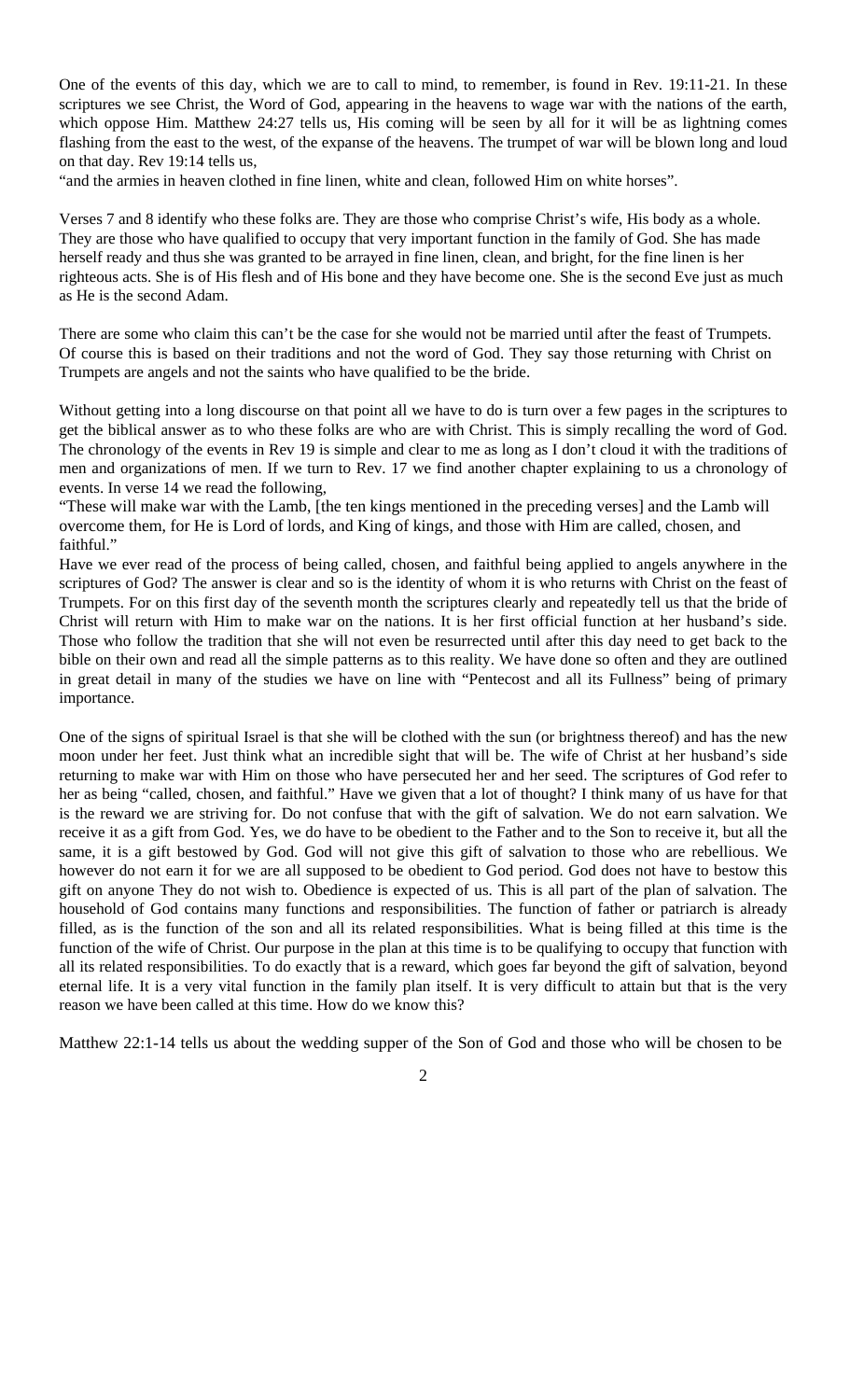the bride. "And Jesus answered and spoke to them again by parables and said: The kingdom of heaven is like a certain king who arranged a marriage for his son and sent out his servants [prophets] to call those who were invited to the wedding [OT Israel], and they were not willing to come. Again, he sent out other servants [prophets], saying tell those who are invited [Judah], see I have prepared my dinner; my oxen and fatted cattle are killed, and all things are ready, come to the wedding. But they made light of it and went their ways, one to his own farm, another to his business. And the rest seized his servants, treated them spitefully, and killed them [Judaism]. But when the king heard, he was furious. And he sent out his armies [Rome], destroying those murderers, and burned up their city [Jerusalem]. Then he said to his servants [Apostles], the wedding is ready, but those who were invited [Israel as a whole and then just Judah] were not worthy. Therefore go into the highways [Gentile nations], and as many as you find, invite to the wedding. So those servants went out into the highways, and gathered together all whom they found, both bad [gentiles] and good [Israel]. And the wedding was filled with guests. But when the king came in to see the guests, he saw a man there who did not have on a wedding garment [righteous acts]. So he said to him, friend [not enemy] how did you come in here without a wedding garment and he was speechless. Then the king said to his servants, bind him hand and foot, take him away, and cast him into outer darkness; there will be weeping and gnashing of teeth. For many are called, but few chosen."

Verse 14 sums up this process, "For many are called, but few chosen."

Yes, it is a difficult qualifying process. This process transcends salvation. It goes beyond the gift. It is a reward for being **faithful** unto our vows to Christ. He shed His life for us. He is our Passover Lamb. Not all will share in the depth of that. There are some who will utterly reject anything to do with being obedient to God let alone going beyond simple obedience, and they will be mercifully terminated as scripture so clearly defines.

When thinking of the process of qualifying to be the bride of Christ one must remember many things. We have received much instruction and wisdom from the scriptures to that end.

One of the very vital lessons of Passover is found in Exodus 12:3-4. "Speak to all the congregation of Israel [not some muckity-mucks], saying: On the tenth of the month [abib] every man [individually done] shall take for himself a lamb, according to the house of his father, a lamb for a household. And if the household is too small for the lamb, let him and his neighbor [prophetic of the gentiles being called to it] next to his house take according to the number of the persons; according to each man's needs you shall make your count for the lamb."

What an incredible spiritual lesson we are given here. Jesus Christ is the Lamb of the father's house. We understand that there was to be no flesh left to the morning following the Passover meal of that night. It was to be completely consumed. Exodus 12:10 tells us so. It is clear that there was to be a number of partakers sufficient to see this was so. That is not just a physical command but a spiritual one as well. There is a set number who will comprise those who will completely internalize the body of the Lamb of God. It will be their focus and goal in life. That my friends is exactly the process taking place at this time in the plan of salvation and the building of the family of God. This particular time frame we find ourselves called in is for the perfecting of the bride, those who are part of the whole body of Christ under the terms of the second covenant, for there were not enough who qualified to do so under the terms of the first covenant with physical Israel. So now a second is in place to complete the number required. Now the highways are being searched to do so. The house of the gentiles are invited as well as some of the dispersed of Israel until that number is complete and then God's focus returns to physical Israel as the feast of Tabernacles depicts.

Now all this is not just about being called and chosen as much as those are vitally important to the process. It is about being faithful to the very end.

When we talk about such things there are some who get offended. That's unfortunate for them for it shows a lot of immaturity on their part. Why do I say this? Because they throw out accusations towards us such as exclusionists, uppity, and self-righteous. They obviously do not comprehend or recognize that God is the author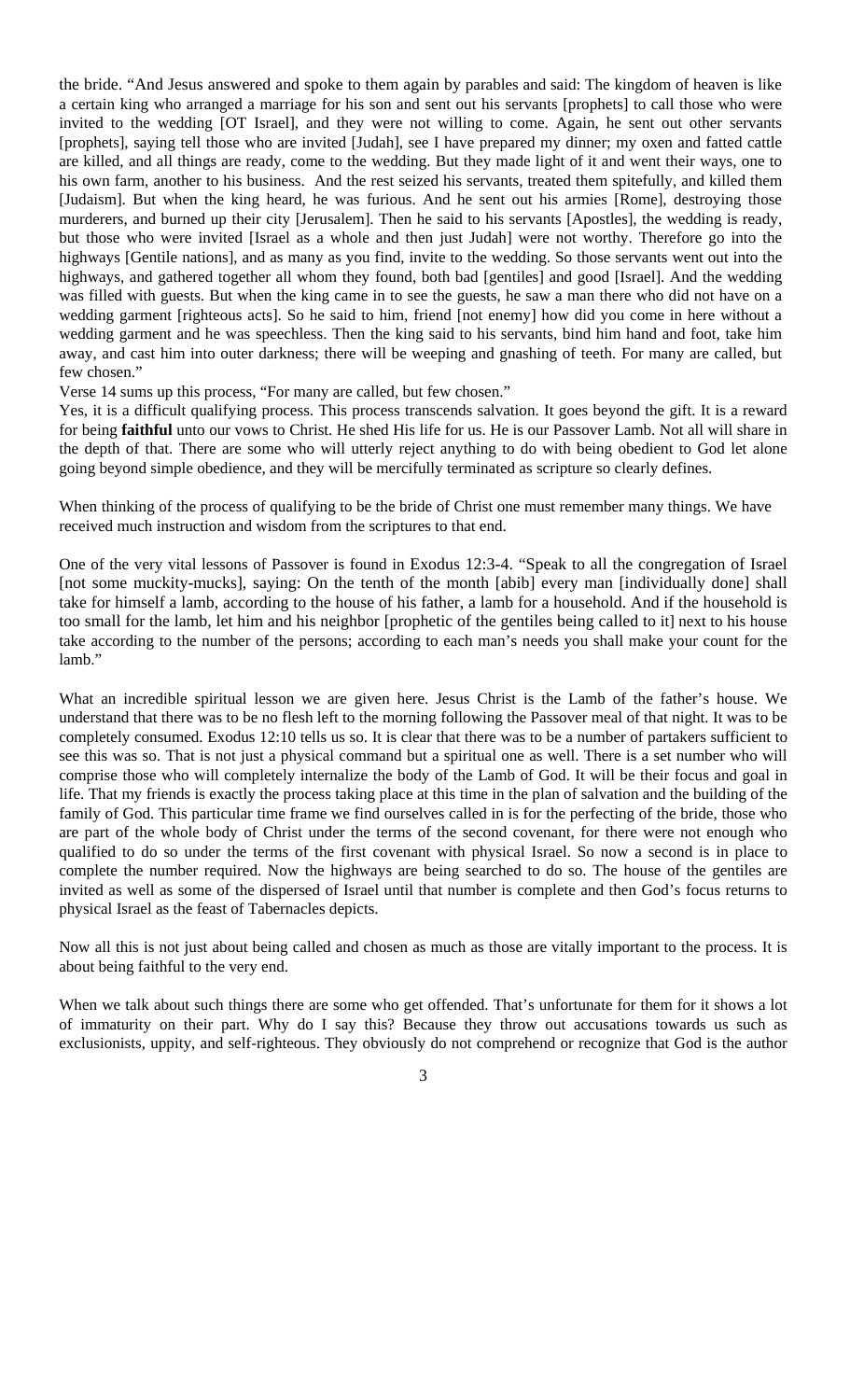of the words and the process depicted in Matt 22:14, "Many are called but few chosen". Thus they are very immature in their accusations and understanding. In time they will know differently. But for the present those who do understand the process should and will be serving them as well as all others.

There is a set number for the Lamb of God at this time in the process of building the family. That is a simple fact supported by the scriptures. God reveals to us the qualifying resume of the bride in Proverbs 31:10-31. This is a resume for the bride of Christ. It explains the necessary qualifying conduct and attributes the wife must posses. Remember the wife is also to be a mother in the household. Verse 29 tells us, "Many daughters have done well but you excel them all." I wonder if this fits the category of exclusionist and uppity and self-righteous? I bet they wouldn't call God that even though these are His words.

It is not a put down to not qualify to be the bride in the family of God. However it can and will be a disappointment. But be absolutely clear about this, it is not a gift, but a **reward** for excelling in the attributes necessary to function in those responsibilities. It is as Rev. 19:7 says, "and His wife has made herself ready." And in verse 8, "for the fine linen is the righteous acts of the saints." We are not rewarded for doing what is expected of us. We are rewarded for exceeding that, for going beyond the expectation of being obedient to God.

Lets read some of the things God says are expected of a virtuous wife. God starts the resume out with a question. Proverbs 31:10. "Who can find a virtuous wife?"

It goes far beyond being called, it goes beyond being chosen as we will see later on from a first covenant example. It encompasses being completely faithful to our Husband in all things. God continues through verse 11. "For her worth is far above rubies. The heart of her husband safely trusts her; so he will have no lack of gain."

We have got to come to grips with that very clear statement. Our husband expects us to use what we have been given to produce for Him. That applies to every single one of us. He is trusting in us to do so. The King of creation is telling us that. What could be so valuable about those who will be chosen to occupy the function of the wife in the family of God? The answer should be coming clearer to us each and every day of this life's struggle. What is the main function of a marriage between a man and a woman?

Gen. 1:28, "Then God blessed them and God said to them, be fruitful and multiply; fill the earth and subdue it."

The bride of Christ will be used to create and fill what? It will no longer be limited to the earth!

Rev 22:17 declares to all who read it, "And the spirit and the bride say come! And the one hearing let him affirm come. And whoever desires, let him take the water of life freely."

Oh yes, she will be very busy in the act of expanding the family of God just as a wife's responsibility of being one with her husband should be.

Romans 8:19 tells us that, "the earnest expectation of the creation eagerly awaits for the revealing of the sons of God."

Creation didn't start and stop with this earth and with mankind. So what sons are we talking about here?

Verse 17, "and if children, then heirs-heirs of God [that's the Father] and joint (or co heirs) with Christ."

Its very clear it is talking about the bride here. The potential responsibilities are staggering to think about. So yes, her husband's heart safely trusts her to see those responsibilities through.

Proverbs 31 also tells us, "she rises while it is yet night and provides food for her household and a portion for her maidservants."

Now just imagine that. She has a sense of humility and a work ethic that goes far beyond the norm. God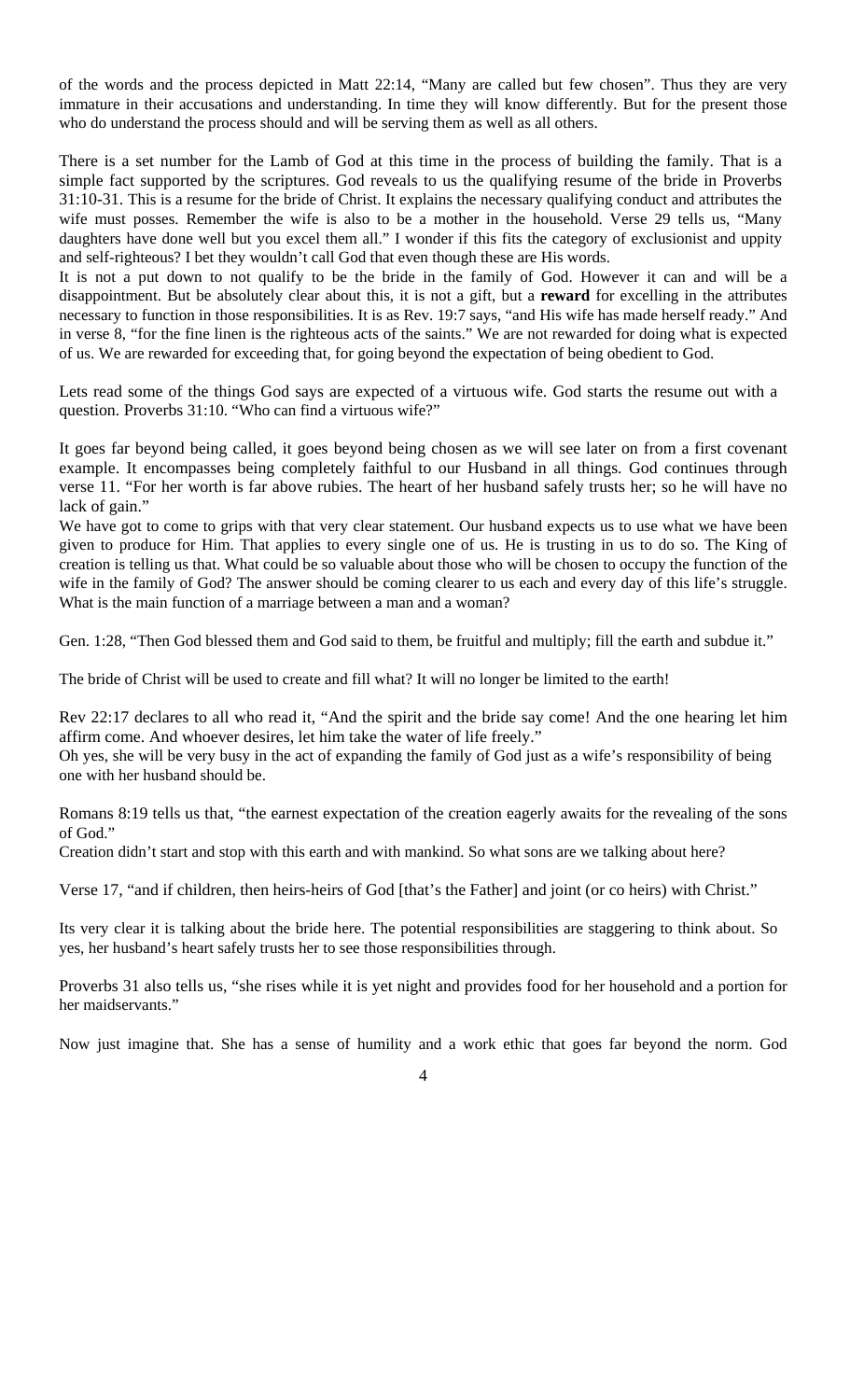continues to tell us, that she clothes her family with the very best she can, even making it with her own 2 hands when necessary. She is very prosperous and busy feeding the household good food in and out of season. She doesn't restrict her activities to an 8 to 5 time frame but provides as need arises. She doesn't look down her nose at anyone in the household but cares and provides for them all as best she can. So does it stop there with the basics of cooking, cleaning, clothing, etc.?

Not at all!

She is very industrious outside of the household as each and ever one of us should be. Verses 16-20, "She considers a field and buys it; from her profits she plants a vineyard. She girds herself with strength and strengthens her arms. She perceives that her merchandise is good and her lamp does not go out by night. She stretches out her hands to the distaff, and her hand holds the spindle. She extends her hand to the poor, yes, she reaches out her hands to the needy."Here we see she not only provides for her own household but for those outside of it as well. This is something we should focus on from both the physical and spiritual perspectives.

Verse 27, "She watches over the ways of her household, and does not eat the bread of idleness."

These are resounding lessons, which should be blowing loudly in all our ears. There is much more she does here in this incredible resume of the bride of Christ, which we can all read for ourselves. But this is the reason why her husband tells her, "Many daughters [children of God] have done well but you excel them all."

He sums this up by telling us, "Charm is deceitful and beauty is vain, but a woman who fears the Lord, she shall be praised. Give her of the fruit of her hands, and let her own works praise her in the gates."

Yes, she has made herself ready; she has clothed herself in righteous acts. She is faithful and true and her worth is far above rubies. The Son of God will proclaim her virtue and value from the gates of heaven for all to hear and see.

So with this understanding what does it mean to be called, chosen, and faithful as stated in Rev. 17:14? I think proverbs 31:10-31 has given us a very good start to understand what it means to be deemed faithful. Of course that is in reference to qualifying to fulfill the role of Christ's faithful wife. That goes far beyond the basics of what is required for the gift of salvation. To a great extent that is covered in what it is to be called. The process for the bride is much more entailed and is a 3-part process starting with the calling of the Father. The Greek used here in Rev 17:14 is #2822 *kletos*. Strong's says it is from the same as #2821; "invited, ie appointed, or specifically a saint."

Vine's says of it; "an adjective meaning called or invited."

Every single human being will have the opportunity of being called to salvation, but not all at this time and not all to be the bride. The calling at this time is not the general call to salvation in any sense of the meaning. It is for a very specific function to be performed in the family of God before the expansion of that family can continue.

So who does this calling/inviting?

Remember Matt 22, the parable of the wedding. Here we see a father who was a king inviting many different people to his sons wedding. But most were not willing to come due to one reason or excuse after another. This didn't deter the father however, for he continued to seek out and invite others whom were willing to attend. Here we see a parable about the first and second covenant participants.

Now once it was filled, things were to proceed.

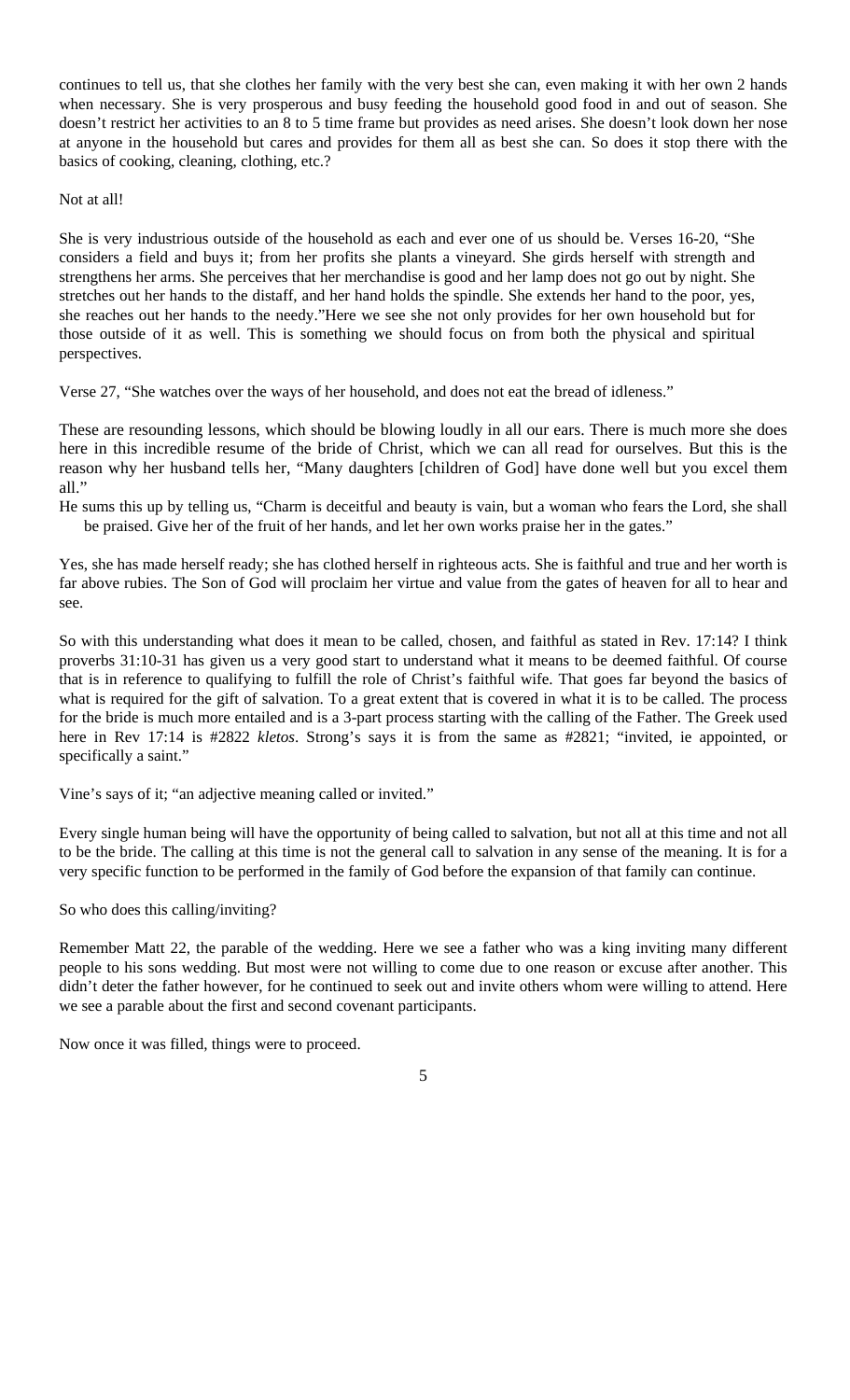However, prior to the wedding commencing, the father came in and inspected the quests and saw one individual without a wedding garment on (righteous acts). So the father had him cast out. He then says, many are called but few chosen.

There is a lot here folks. The word translated called here is the same as in Rev. 17:14 used of those who accompany Christ on Trumpets. But lets briefly acknowledge something here first about this "calling" or "inviting". It is directly tied to those who were invited to the wedding as GUESTS and then being chosen. Did we get that? Chosen for what? Many of the quests did not know they were being invited for any other reason than to witness to and celebrate the marriage of the son. That is why so many refused to come. They didn't think it was important enough to do so.

Have you ever wondered why there is no mention of a bride here in this parable? That seemed odd to me until I understood that there was a much bigger lesson being taught here than just being a guest at a wedding. You see, it is from these guests that the bride is chosen! This calling, this inviting, should take on a much deeper sense of commitment and understanding. There are those who will wake up to it in time and those who will not. Accepting the calling or invitation as a "guest" is only the first step to being chosen by the Son as His bride. It is from this pool of His Father's invitees that the Son will actually choose His wife. Remember John 6:65. "And He said, Therefore I have said to you that no one can come to Me unless it has been granted to him by my Father."

As Matt 22 clearly tells us many will not even take up that calling and that is why the wedding has not taken place yet, and that is why Christ has not yet returned, for the number of the count of the bride is not yet complete. The invitations are still going out. When the choosing is completed and the count of the faithful who have qualified is complete then Christ their husband will return for them. Once again our study entitled, "Pentecost and all its Fullness" goes into a lot of biblical detail as to that day and what leads up to it. We have covered a lot of this in the past and it is important to remember it, to bring it to mind, to recall it often and especially as we approach Trumpets, for it is at that time the bride will be carrying out her first official function with her husband. So yes, we are called to be saints, those who will be clothed in fine linen, washed and set apart with the washing of the water of His word, so that we can be presented to Him having no spot or wrinkle or any such blemish. It is a process. It isn't just lip service as many today profess. It is a lot of hard work from the heart. It is all about love and service to the members of the household of God and to those outside of it as well.

The picking and choosing is to be done by the Father and the Son. We are to go about our business of qualifying in a most unpretentious way. To most it will come as a complete surprise. Remember Matt 25:37- 40. "Lord when did we see you hungry and feed you, or thirsty and give you drink, or a stranger and take you in, or naked and clothe you, or sick or in prison and come to you?"

It is a way of life, a dedication, not just to family but to others as well. Christ told us that even a sinner loves his own. That is the easy part of the process or at least it should be. But in this day and age that is even getting more difficult to find, for many are giving into the dark spirit of Satan and manifesting his spiritual sickness of dominion in all things and over others. Man and woman were not commissioned to have dominion one over the other at creation. Gen 1:28, "… have dominion over the fish of the sea, over the birds of the air, and over every living thing that moves on the earth." Who was to do this? "Then God blessed THEM and God said to THEM, be fruitful and multiply; fill all the earth [after their own kind] and subdue it."

They were to do all this jointly, together.

The dominion deception of Satan, of one trying to dominate the other, came in after Adam and Eve sinned together. One of the declared results of their sin of those delineated by God in Gen 3 is found in verse 16. "Your desire shall be toward your husband and he shall rule over you."

Marriage has thus evolved into a contest of wills between a man and a woman with so many being shattered

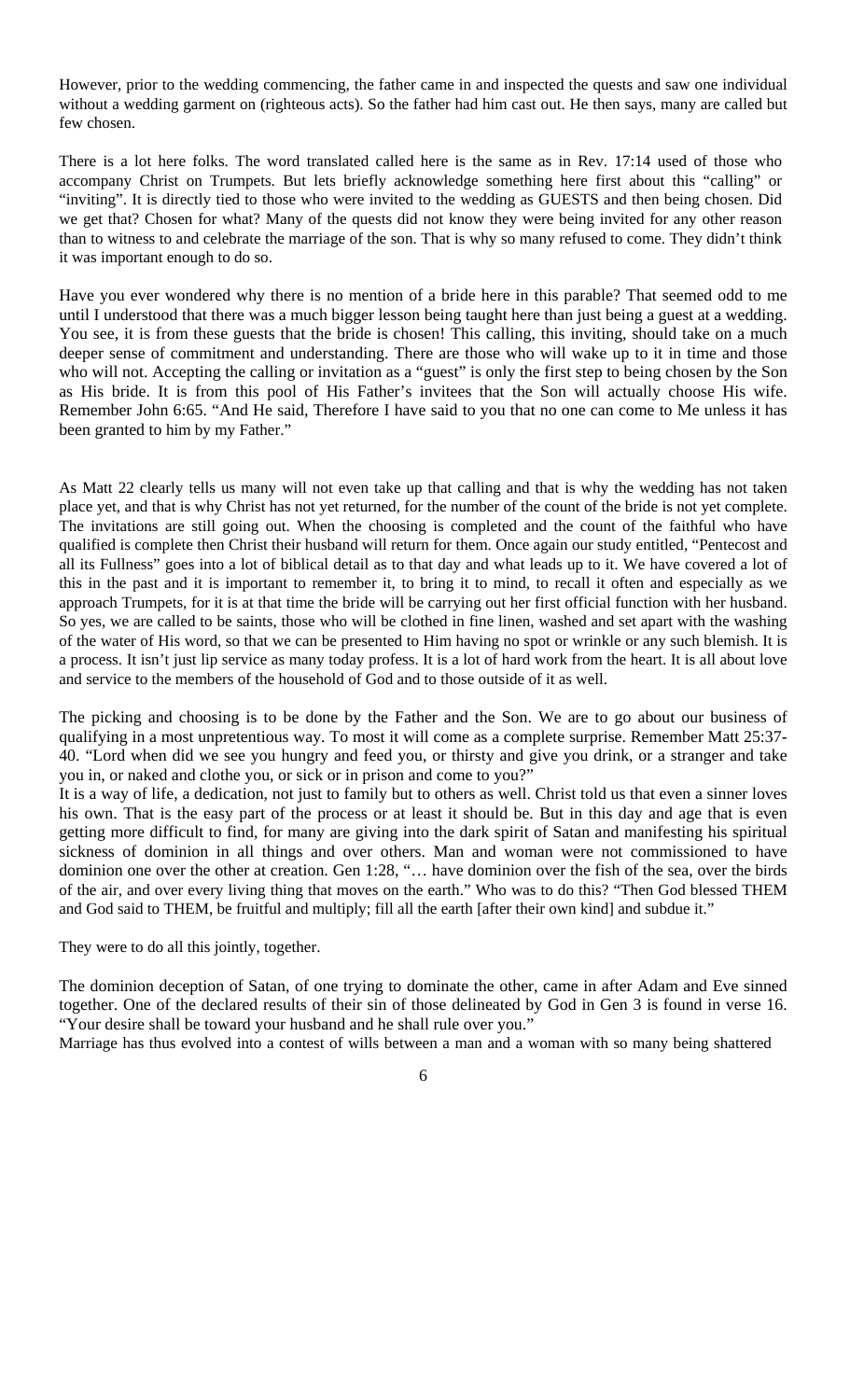and the resulting destruction of the family. Brethren the love of many is waxing cold.

We must remain true and faithful to our calling. We have accepted the invitation to attend. We must prepare our garments so we are acceptable to be there and conduct ourselves in this calling and in this life to be acceptable to Christ as His faithful bride.

When we first accept the calling of the Father unto His son we are fragile and tender in our understanding and ability to feed ourselves let alone another. We are but babes in Christ. But we are expected to grow and mature in His teachings and understanding or in other words in His grace and knowledge. He gives us the room to grow or not to grow, as well as giving us the necessary help.

We have often covered Hebrews 5:12-13 and 6:1-3. These verses describe this process of growth. We are to be weaned from the milk of the word and move on to eating solid food through "reason of use having our senses exercised to discern both good and evil". We do not depend on a benefactor to discern for us. Eve fell for that one. We are to draw close to Christ the second Adam who has left us all the instructions we need in the bible. It is He who feeds us. At the beginning we need the assistance of other members of the body, of the family. That is where the virtuous bride comes in. Remember her resume. She works all hours to feed and cloth the household. She is not careless in carrying out these responsibilities and in no way shape or form turns the babes attention to herself and away from Christ. She is very cognizant of whose household she is caring for. She assists the growth process so others can in turn be able to do exactly the same. She teaches how to have a one on one relationship with Christ and the Father. Once this happens something special takes place. It is at this time in the process that the Son decides it is time to go beyond the milk of the word, to go beyond just being a guest. Heb 6:3 tells us they are granted to move beyond. They become aware of the awesome purpose they were called to, the true understanding that they are not just guests at the wedding but have the opportunity and privilege to actually be the bride and wife in the household of God. This is a critical moment in the life of the saints. It is a time of being chosen. Once this reaches this stage in the process there is no turning back. Hebrews 6:4-6 brings this to the forefront in very simple as well as very stark terms.

"For it is impossible for those who were once enlightened, and have tasted the heavenly gift, and have become partakers of the holy spirit, and have tasted the good word of God and the powers of the age to come, if they fall away, to renew them again to repentance, since they crucify again for themselves the Son of God, and put Him to an open shame."

Brethren these words do not apply to those who are yet babes in Christ but to those who have been enlightened to the fullness of their calling and who have accepted it. There comes a time in our relationship with Christ that we are chosen by Him to move forward in the qualifying process and the Father grants His Sons request. There is a tremendous amount of personal responsibility expected of us at that time and for the balance of our physical lives. It is then that we truly grow in the grace and knowledge of our Lord and Husband, and Savior, Jesus Christ. It is a one-time opportunity and by the grace of God we are called to it for whatever reason the Father has determined.

Once again, remember this is not about the gift of salvation but about the reward of being chosen to be the wife in the household of God. It will not happen unless we meet the requirements of the job description and responsibilities. They are laid out in the resume of the virtuous wife of Proverbs 31 as well as elsewhere throughout scripture. Remember Prov. 31 says she always does her husband good and not evil. She is completely trustworthy. She would never put her beloved husband to an open shame knowingly. This choosing by Christ is a very special event. The Greek word used for "chosen" in this sense is #1588 *eklektos*. Strong's says of it; "from 1586; select, by implication favorite."

Vine's says of it; "an adjective akin to A, #1 (*eklego*) to pick out, select, means in the middle voice, to choose

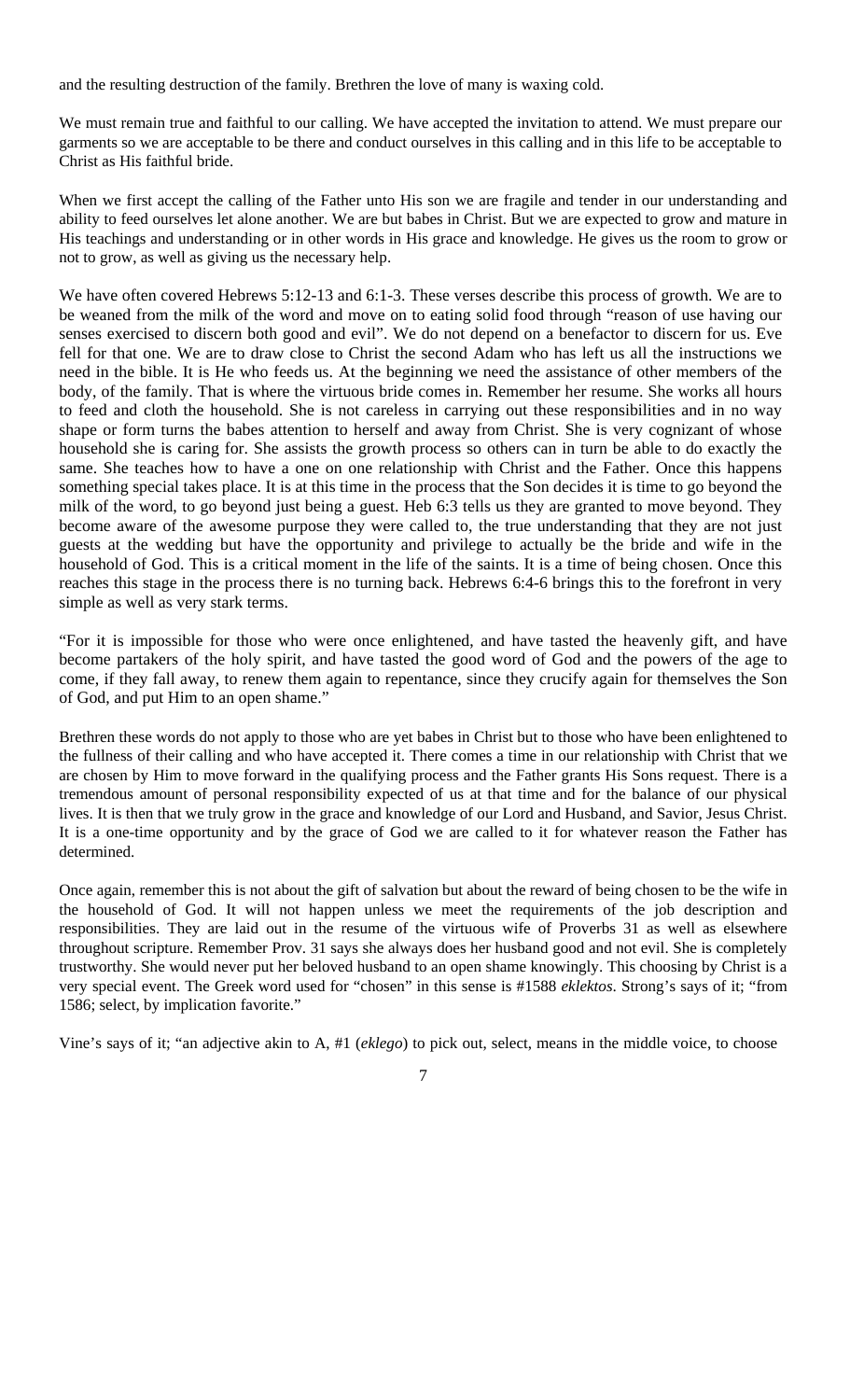for oneself, not necessarily implying the rejection of what is not chosen, but choosing with the subsidiary ideas of kindness or favor or love."

Isn't that explanation found in Vine's incredible when we remember what God says about this choosing process in Proverbs 31, "many daughters have done well, but you excel them all." **There is no put down in any part of the process**. It is all about qualifying to be chosen by Jesus Christ to be His wife for eternity. God tells us some daughters did well but not well enough. Being called at this time in the plan of salvation is the greatest honor which could be bestowed on any man or woman. Just think, it is God the Father making that call, He makes the determination. If I read the scriptures correctly as to this time frame during the second covenant, it has nothing to do with us having been more righteous than any other. In fact we are told in 1 Corinthians 1:26-31 what was in the Fathers mind in relation to calling us to his Son. From the Interlinear Bible.

"For you see your calling brothers, that there are not many wise according to the flesh, nor many powerful, not many wellborn. [that parallels the timeline of Matt 22] But God chose the foolish things of the world that the wise might be put to shame, and God chose the weak things of the world so that He might put to shame the strong things. And God chose the lowborn of the world, and the things having been despised, and the things that are not, so that He might bring to nothing the things that are; so that no flesh might glory in His presence. But of Him, you are in Christ Jesus, who was made to us wisdom from God, both righteousness and sanctification and redemption, so that even as it has been written, he that glories, let him glory in the Lord."

Brethren, it is absolutely apparent that there is no vanity in our calling. Here the Father makes it abundantly clear we were nothing to crow about. But that is to change if we follow through to the end of the process. We will actually be used as an example of His righteousness and a reason for God to be praised. This kind of reminds me of the child's story about the ugly duckling. When I read these scriptures I think to myself we just might be dumb enough to believe that we will be happy obeying the Fathers household rules and respecting His son to the point of others seeing what was accomplished in us and glorifying both the Father and the Son for it. We are never to become big in our own eyes. Faithfulness and vanity cannot exist together. One wars against the other. Satan is vain and deceitful while Christ is faithful and true and we are to be of our husband's body. We are to be one with Him.

The Greek word used in this instance of describing the faithfulness of the bride is #4103, *pistos*. Strong's says "it is from 3982; objectively trustworthy; subjectively trustful."

Vine's says of it; "a verbal adjective akin to *peitho* is used in two senses. A) passive; faithful, to be trusted, reliable. B) active, signifying believing, trusting, and relying."

We are to be both. We are to be actively believing, trusting, and relying on our husband for He will never leave nor forsake us. We must always be considered by Him to be reliable and trustworthy in our responsibilities to Him and His household. This process of being called, chosen, and faithful is life long. We will be allowed to be tested to see if we hold fast. In Rev. 2:10 we are told to be faithful unto death. It is a lot to think about, a lot to dwell on, and a lot to understand.

We must never turn our backs, or as Hebrews 6:6 calls it "fall away", from our faithfulness to Christ once we have been granted the privilege and ability to go beyond in the qualifying process. There is a physical example of this spiritual event found in the pages of the first covenant scriptures.

For those of us who understand and believe that the scriptural pattern tells us the wedding supper will convene at Pentecost we have a very sobering example to show us it isn't enough to be called and chosen to attend the wedding supper, but that we must be forever faithful.

In Exodus 24 and in verses 9-11 we read where 74 individuals out of all the millions of Israel were invited to the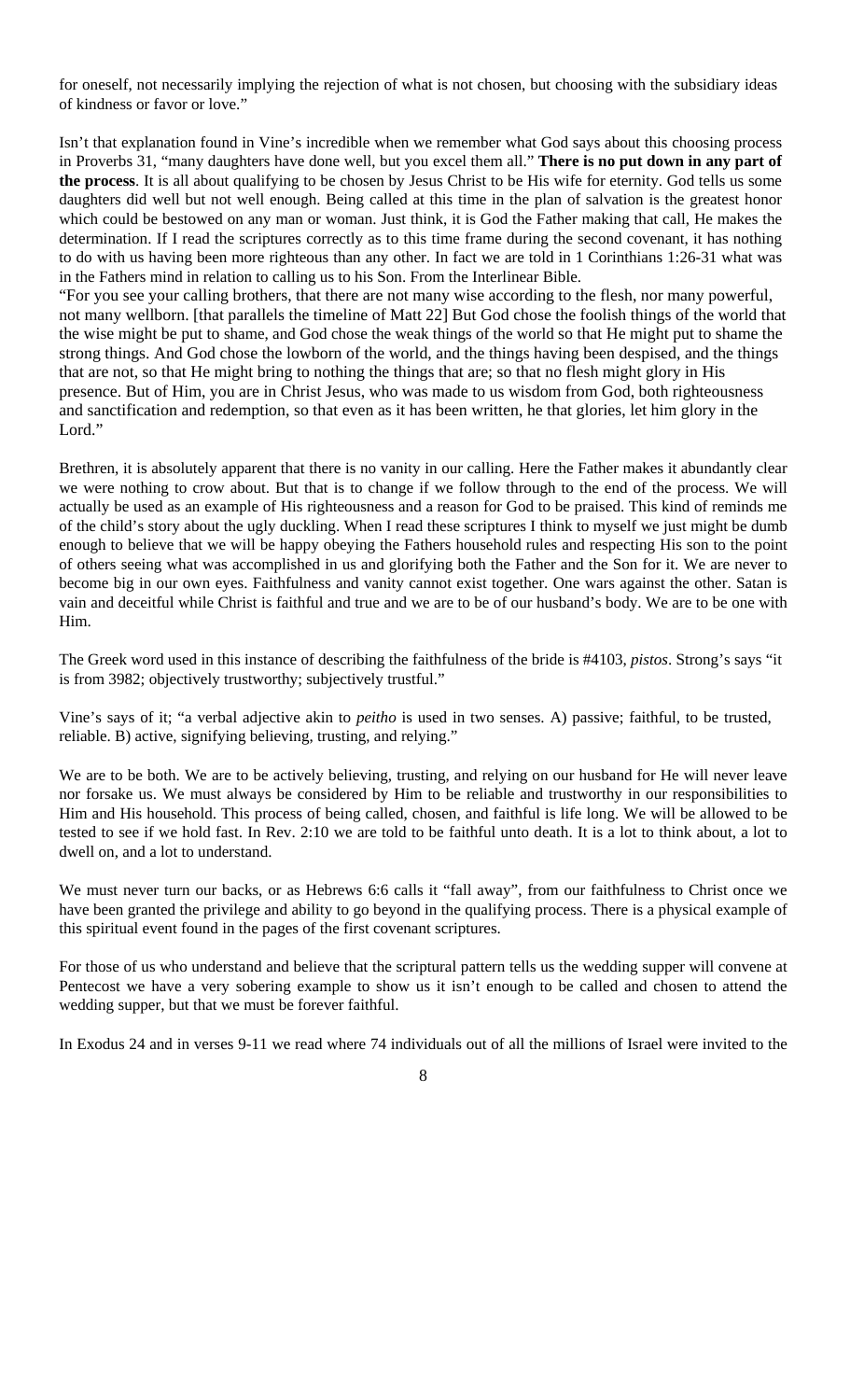sea of glass to partake of the wedding supper of the first covenant. Many were called to Sinai but only a few chosen. Two of these chosen there were Nadab and Abihu. Did they remain faithful?

Lev. 10:1-2, "Then Nadab and Abihu the sons of Aaron, each took his censor and put fire in it, put incense on it, and offered profane fire before the Lord, which He had not commanded them. So fire went out from the Lord and devoured them, and they died before the Lord."

This is the same Nadab and Abihu who were chosen to eat before God on the sea of glass. So why did they die? Because they became careless and reckless as the result of being drunk and not recognizing right from wrong, clean from unclean, holy from unholy, and then setting a terrible example for all to see.

Verse 8-11, "Then the Lord spoke to Aaron saying: Do not drink wine or intoxicating drink, you nor your sons with you, when you go into the tabernacle of meeting, lest you die. It shall be a statute forever throughout your generations, that you may distinguish between holy and unholy, and between unclean and clean, and that you may teach the children of Israel all the statutes which the Lord has spoken to them by the hand of Moses.'

The bride of Christ, the wife in the family of God, will have the responsibility of teaching the children of the household all that her husband tells her. It is one of her many functions. If she gets careless and reckless in that, if any of those whom comprise the number of the bride become unfaithful to their husband in fulfilling their duties and responsibilities, they will be terminated. There will not be given instance to the rise of another Satan the devil. Once he has fulfilled his role of adversary and used in the perfecting of those enrolled in the plan of salvation he will be permanently terminated as scripture tells us. There was a time when he was trusted of God but became wise in his own eyes and very vain. He then deceived many angels into disobeying the rules of the household of God. We have read of these events often in the past with Isa. 14 and Ezek 28 being just a few of the scriptures forming this understanding.

That will not be permitted ever again! God allows Satan to exist at this point in the timeline of the plan of salvation to be used as a tool in our being perfected. We are to overcome him just as our Savior Jesus Christ did while in the flesh. The bride will be tested and proven as to her faithfulness just as the first Eve was but failed. We must let no one come between Christ and ourselves as the first Eve did to the first Adam. It is a difficult task, but with the assistance of our husband we too can do it just as He did with the assistance from the Father.

How do we know this?

1 Corinthians 10:13, "No temptation has overtaken you except such as is common to man; but God is faithful, who will not allow you to be tempted beyond what you are able, but with the temptation will also make the way of escape, that you may be able to bear it."

1 Thessalonians 5:23-24, "Now may the God of peace Himself sanctify you completely; and may your whole spirit, soul, and body be preserved blameless at the coming of our Lord Jesus Christ. He who calls you is faithful, who also will do it."

Yes, both the Father and the Son are working with us to help us to be chosen and to remain faithful.

Brethren when the walls seem to be closing in on us and darkness seems to be surrounding us, remember Romans 8:28.

"And we know that all things work together for good to those who love God, to those who are called according to purpose."

And what a purpose that is!